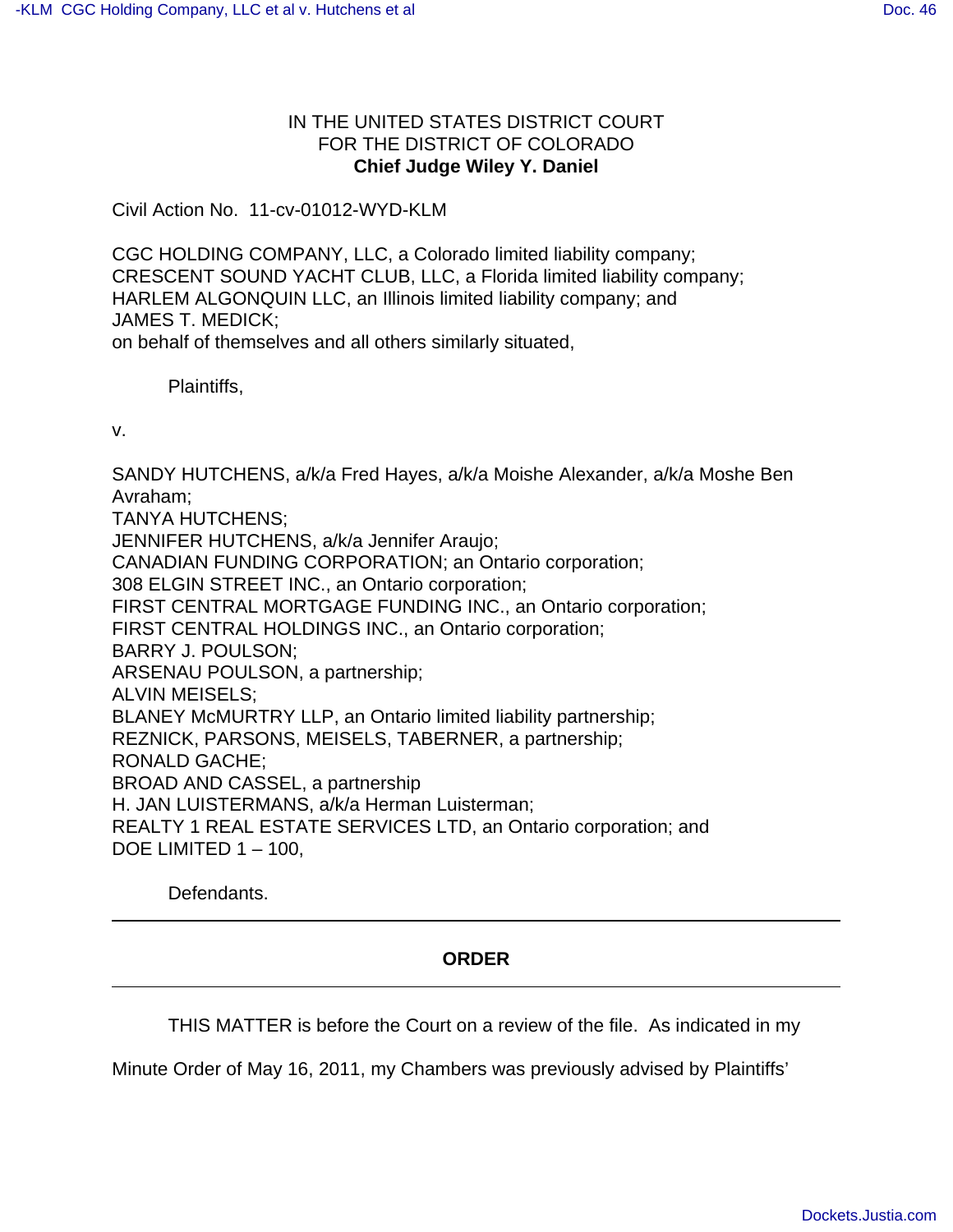counsel that service of the Defendants was accomplished. Accordingly, I ordered counsel to meet and confer regarding the filing of a motion for preliminary injunction and to file a briefing schedule by Friday, May 20, 2011. Counsel were also ordered to jointly contact my Chambers to set a hearing on the preliminary injunction motion. Thereafter, on May 19, 2011, Plaintiffs' counsel filed proofs of service with the Court as to many of the Defendants.

On May 19, 2011, Defendants Sandy Hutchens, Tanya Hutchens, Jennifer Hutchens, Canadian Funding Corporation, 308 Elgin Street Inc., First Central Mortgage Funding Inc., and First Central Holdings Inc. [collectively, the "Hutchens Defendants"] filed an Objection to Setting a Proposed Briefing Schedule and Preliminary Injunction Hearing. The Hutchens Defendants assert therein that the representation by Plaintiffs' counsel that all Defendants have been served is incorrect as a matter of fact and law. They argue, instead, that only Tanya Hutchens has been served and that purported service was not proper under the provisions of Fed. R. Civ. P. 4(f)(1) and the Hague Convention on the Service Abroad of Judicial and Extrajudicial Documents. The Hutchens Defendants also contend that Plaintiffs' purported service on May 18, 2011 of Sandy Hutchens and the four corporate entities is not proper for the same reasons, and that Jennifer Hutchens has not been served.

Ultimately, the Hutchens Defendants object to the setting of any briefing schedule or preliminary injunction hearing unless and until Plaintiffs effect proper service of process. Further, they assert that Defendants intend to file motions under Fed. R. Civ. P. 12(b)(2) challenging personal jurisdiction, and that Defendants prefer that this Court hear challenges to personal jurisdiction at the outset of this litigation and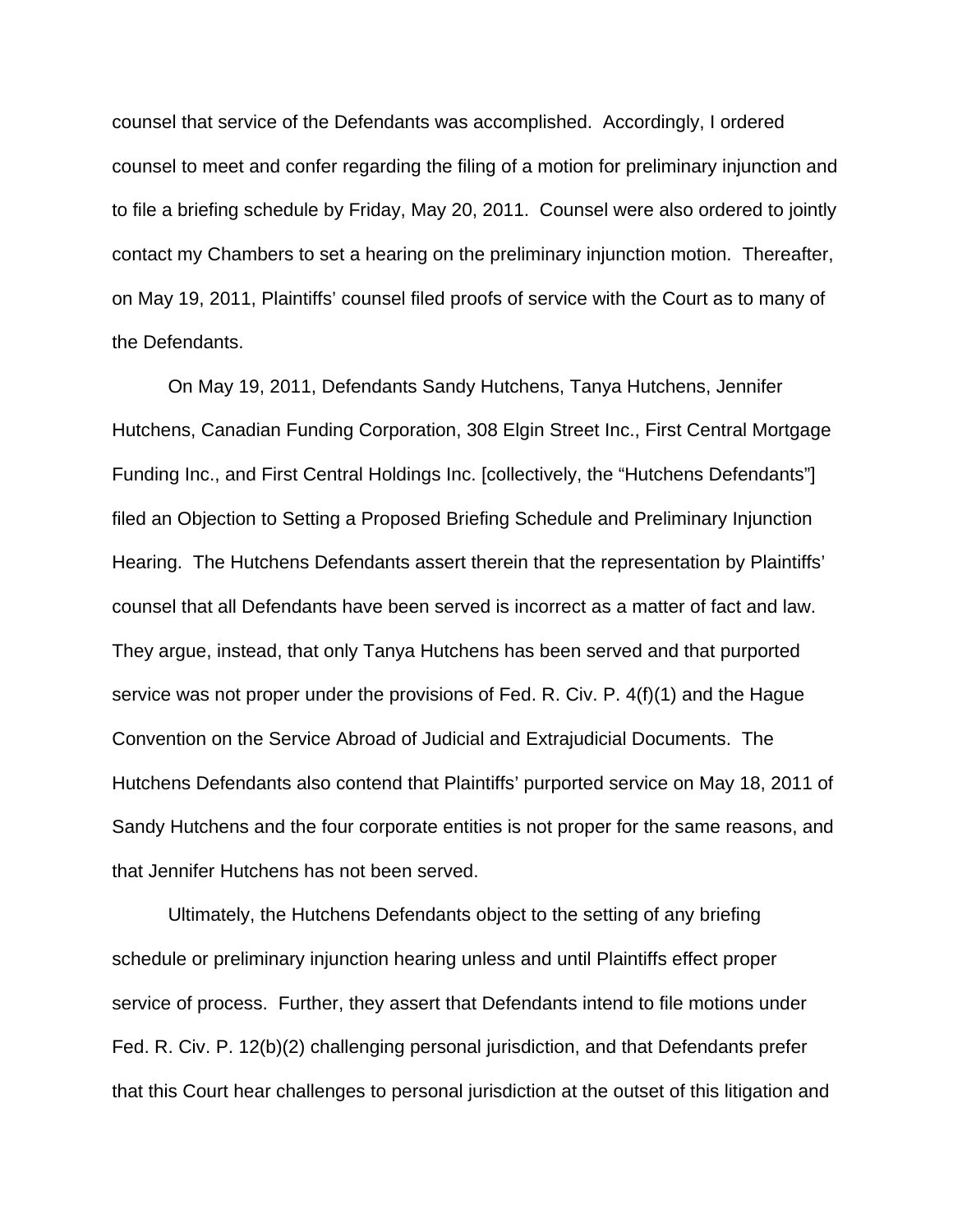on a consistent schedule for all Defendants. The Hutchens Defendants propose that motions to dismiss for insufficient service of process be filed 21 days from May 20, 2011, if Plaintiffs do not withdraw their previously filed returns of service. They ask for an evidentiary hearing and state that this challenge necessarily must be resolved before all others. They also ask that the court set a briefing schedule for the filing of motions to dismiss for lack of personal jurisdiction and state that Defendants will request an evidentiary hearing on this issue. Finally, they assert that motions to dismiss under the doctrines of discretionary abstention and international comity in favor of the parallel litigation already pending in Ontario be filed after the jurisdictional motions, followed by a renewed motion for a preliminary injunction by Plaintiffs, motions for a RICO statement, and motions to dismiss for failure to state a claim.

On May 20, 2011, Plaintiffs responded to the Hutchens Defendants' Objections by filing a Status Report and Proposed Briefing Schedule of their own. Plaintiffs assert therein that all Defendants with the exception of Jennifer Hutchens and Realty 1 Real Estate Services Ltd. ["Realty 1"] have been served<sup>1</sup> and that service is proper, and request that the Court set a hearing before June 29, 2011 on Plaintiffs' pending Motion to Freeze Assets which requested both a TRO and preliminary injunction hearing. Plaintiffs contend that if the Hutchens Defendants follow through on their intent to file the series of motions to dismiss they have enumerated, it will be months before this case is at issue. And, in the meantime, they argue that Defendants' refusal to cooperate in setting a hearing on a motion for a preliminary injunction is untenable.

 $1$  Plaintiffs later filed Proof of Service as to Realty 1 on June 2, 2011.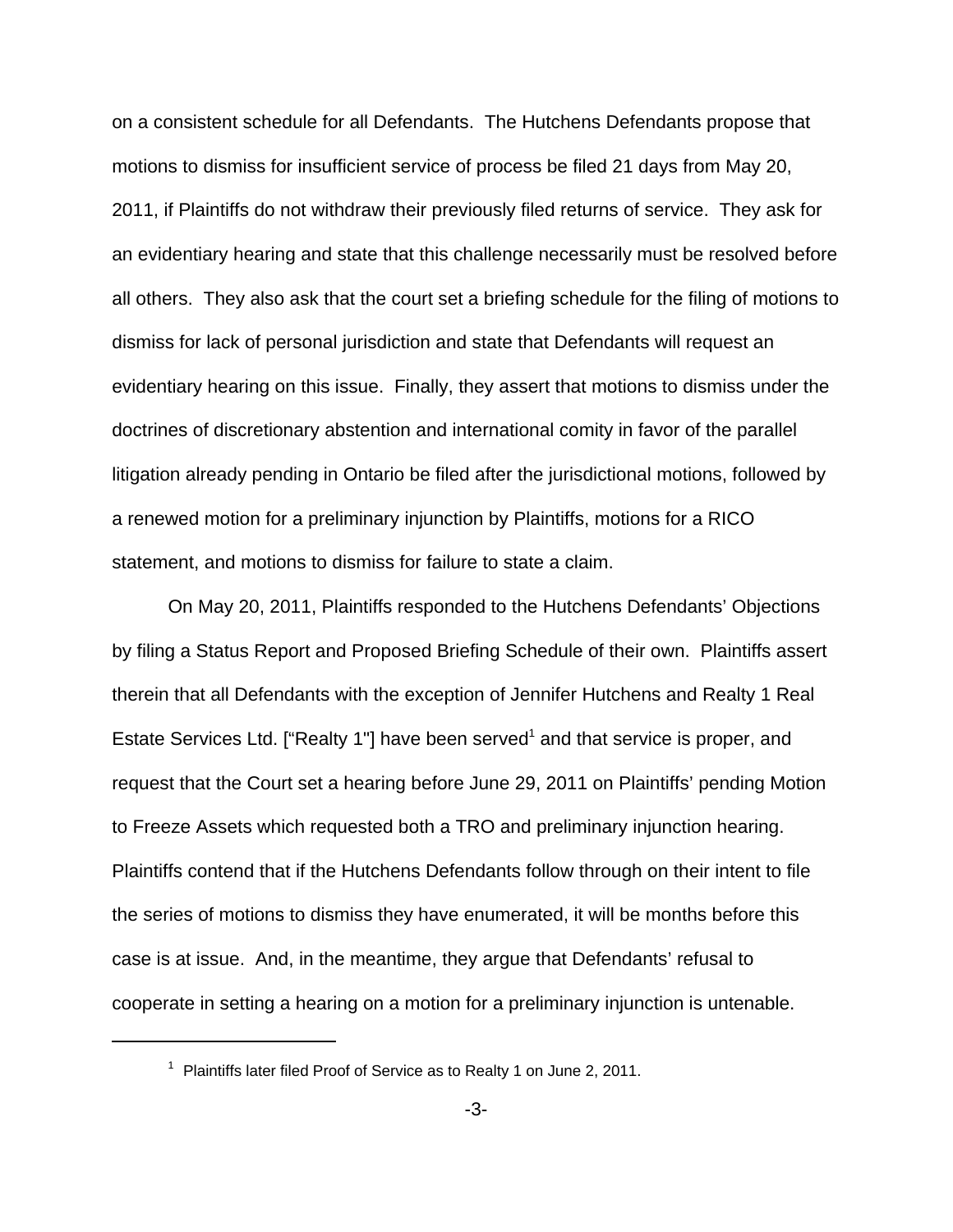Plaintiffs propose the supplementation of their previously filed Motion to Freeze Assets with the names of any entities which are identified in the complaint as "Doe Limited 1 –100" and with the identification of properties titled in the names of any of the Defendants not later than Tuesday, May 24, 2011. They further propose that the Hutchins Defendants file their response to the Motion to Freeze Assets, as supplemented, not later than June 8, 2011, and that the reply be filed no later than June 18, 2011 or ten days prior to the hearing on the Plaintiffs' request for a preliminary injunction, whichever is earlier. Plaintiff requests that the Court hold a one-day hearing on Plaintiffs' request for a preliminary injunction on or prior to June 29, 2011. Finally, Plaintiff requests that any motions to dismiss filed by the Hutchens Defendants be referred to Magistrate Judge Mix.

I find that both parties' schedules as suggested are untenable. Instead, I find that motions to dismiss for lack of service, lack of personal jurisdiction, or on discretionary abstention/international comity grounds should be filed simultaneously with Plaintiff's supplement to the Motion to Freeze Assets. That provides the Court the opportunity to address motions impacting whether this case is ready to proceed, whether this is the proper court to hear the case and whether there is personal jurisdiction over the Defendants while also accommodating Plaintiffs' request that the preliminary injunction be heard in a timely manner.

The above enumerated motions to dismiss and Plaintiffs' supplement to the Motion to Freeze Assets as it relates to their request for a preliminary injunction shall be

-4-